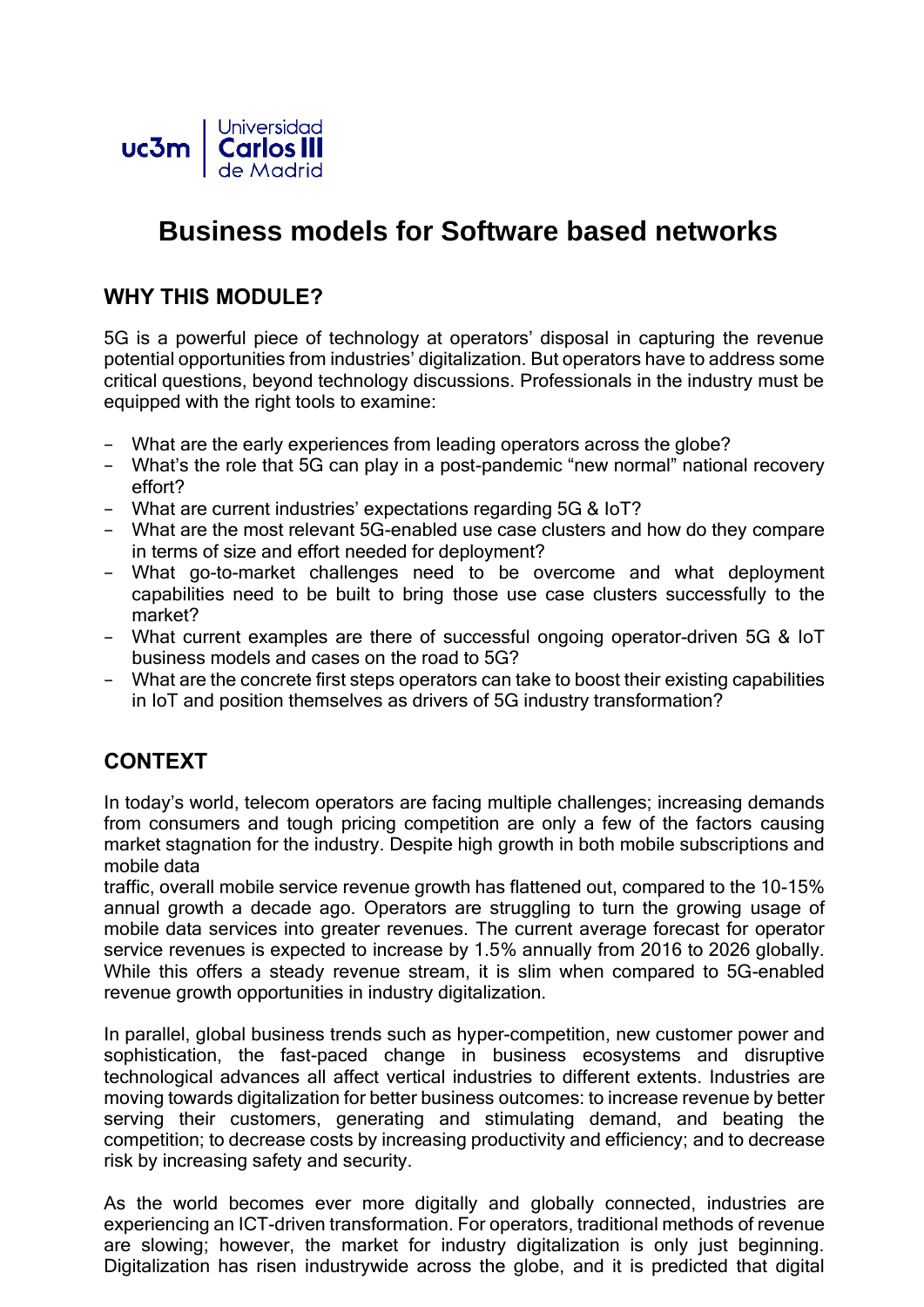revenue for ICT players will be worth around USD 3.5 trillion by 2026 across 10 key industrial sectors. Industry digitalization revenues for ICT players come from adopting or integrating digital technologies such as 5G, IoT, AI, cloud, etc. into a specific industry. These industry digitalization revenues are substantial – even today. In fact, revenues reached USD 968 billion in 2016; operators should consider that this young market is already bearing fruit for those who take the opportunity to reap the financial rewards.

5G will be a major technology for growing industry digitalization, creating and enhancing industry digitalization use cases such as autonomous driving, remote robotic surgery and augmented reality (AR) support for field maintenance and repair. Three families of B2B2X use case scenarios and applications have been identified:

- Massive machine-type communications requiring connectivity for millions of devices, typically transmitting a relatively low volume of non-delay-sensitive data (low bandwidth and not latency-critical) via low-cost devices with extended battery life, e.g. asset tracking in a warehouse, a factory, or on a farm; or massive numbers of sensors in cars or other machinery to enable predictive maintenance.
- Critical machine-type communications for ultra-reliable, resilient, instantaneous connectivity, with stringent requirements for capabilities such as throughput, latency and availability, e.g. remote medical procedures; drones to inspect remote assets; or remote control of machinery in hazardous conditions.
- Enhanced mobile broadband for mass mobile connectivity, as demand for mobile broadband continues to increase, e.g. enhanced gaming or AR/VR to enhance the shopping experience.

Although operators have the capabilities and technological advantage to offer such 5G services, they will need to focus their organization's engagement, operation and production models to succeed in these B2B2X opportunities. In other words: they need to adjust or transform their business models in other to capture these 5G business opportunities.

# **OBJECTIVES**

## 1) Business model concepts

The term "business model" is maybe one of the most overused concepts is business literature. However, it's poorly understood and applied even by seasoned professionals.

While many different business conceptualizations exist, we will refer to Osterwalder's business model design template presented in his bestseller book Business Model Generation. During the module we will have the chance to discuss real examples and potential business model alternatives.

#### **Infrastructure**

- o Key Activities in executing a company's value proposition.
- $\circ$  Key Resources that are necessary to create value for the customer. They are considered assets to a company that are needed to sustain and support the business. These resources could be human, financial, physical and intellectual.
- o Partner Network to optimize operations and reduce risks of a business model (e.g., alliances, commercial agreements, etc.), so that companies can focus on their core activity.
- Offering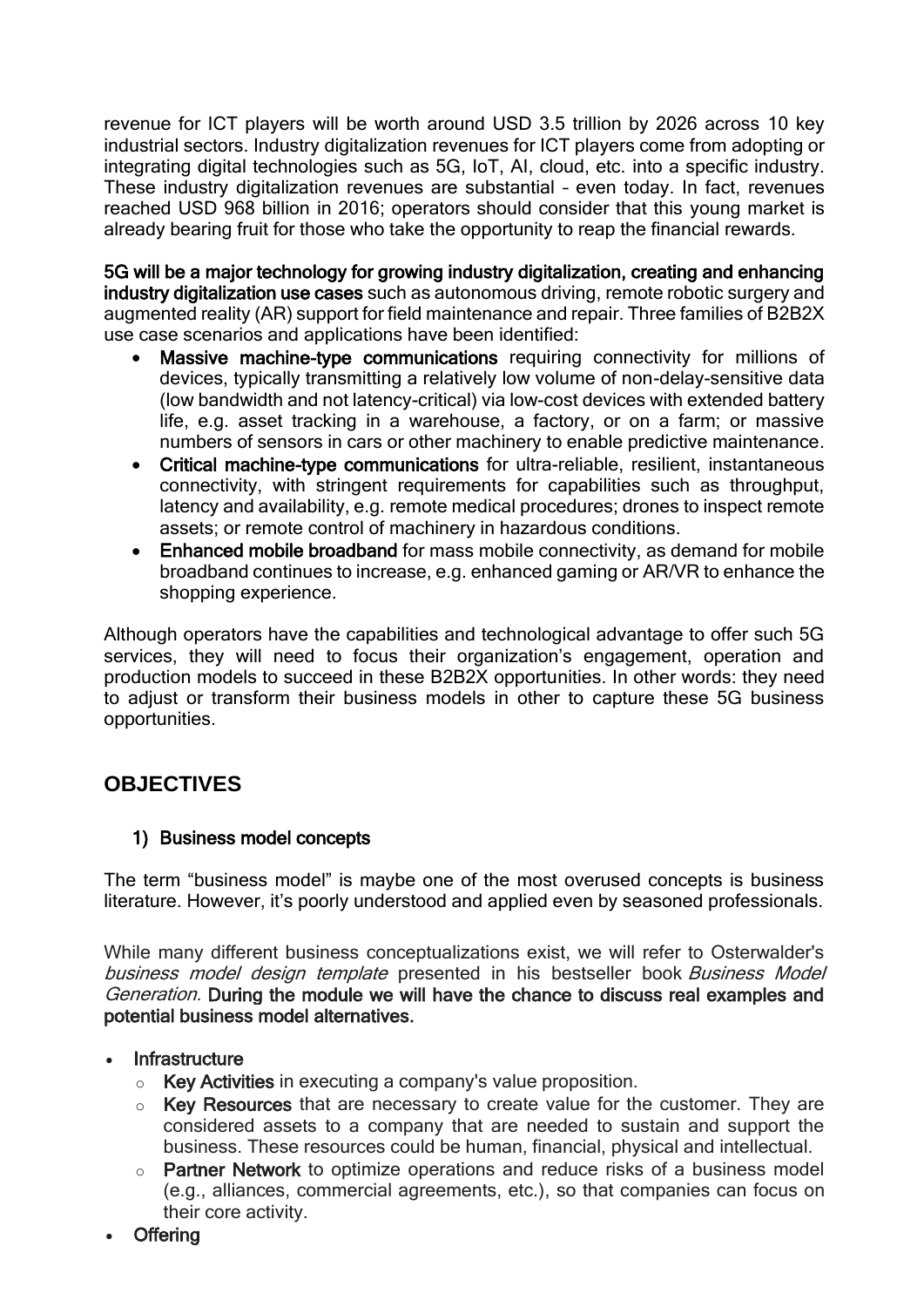o Value propositions or the collection of products and services a business offers to meet the needs of its customers. A company's value proposition is what distinguishes it from its competitors, and provides value through various elements such as newness, performance, customization, "getting the job done", design, brand/status, price, cost reduction, risk reduction, accessibility, and convenience/usability.

#### **Customers**

- $\circ$  Customer Segments or a clear identification of the customers a company tries to serve (and even a clear statement of the segments out of its focus), that will require a set of capabilities to meet the characteristics of selected groups of clients. Some examples of segments are: Mass Market, Niche Market, Multi-Sided Platform / Market, etc.
- $\circ$  Channel so that the company can deliver its value proposition to its targeted customers through different channels. Effective channels will distribute a company's value proposition in ways that are fast, efficient and cost-effective (e.g., own channels (store front, online), partner channels (major distributors), etc.).
- $\circ$  Customer Relationships to ensure the survival and success of a company through "unique" relationships with its customer segments. Various forms of customer relationships include: Personal Assistance, Dedicated Assistance, Automated Services, Communities, Co-creation, etc.

## **Finances**

- o Operating Costs are the expenses which are related to the operation of a business, or to the operation of a device, component, piece of equipment or facility. They are the cost of resources used by an organization just to maintain its existence. Operating Cost is calculated by Cost of goods sold + Operating Expenses (OpEx). OpEx consist of Administrative and office expenses like rent, salaries, insurance, etc., and Selling and distribution expenses like advertisement, salaries of salesmen. Some examples of cost structures are Cost-Driven (focus on minimizing all costs) vs Value-Driven (focus on creating value for products and services) structures, and some characteristics are the level of Fixed Costs, Variable Costs, Economies of Scale, or Economies of Scope.
- $\circ$  Revenue Streams or the way a company makes income from each customer segment. There are several ways to generate a revenue stream: Asset Sale, Usage Fee, Subscription Fees, Licensing, Advertising, etc.
- $\circ$  Capital Expenditure (CapEx) or the money a company spends to buy, maintain, or improve its fixed assets, such as ICT network, buildings, vehicles, equipment, or land. Capital expenditures contrast with operating expenses (OpEx), which are ongoing expenses that are inherent to the operation of the asset.

## 2) 5G business potential for telecom operators

The second objective of this module is to discuss the potential revenue growth for operators based on their roles in the industry digitalization value chain, and across industry sectors.

During the class we will present the three main roles for the operator when it comes to generating revenue through 5G industry digitalization:

Network developers excel in operating network infrastructure, including access, core and transport, and deploy powerful IT systems to support consumers and businesses with uniquely tailored connectivity solutions that maximize the power of digital.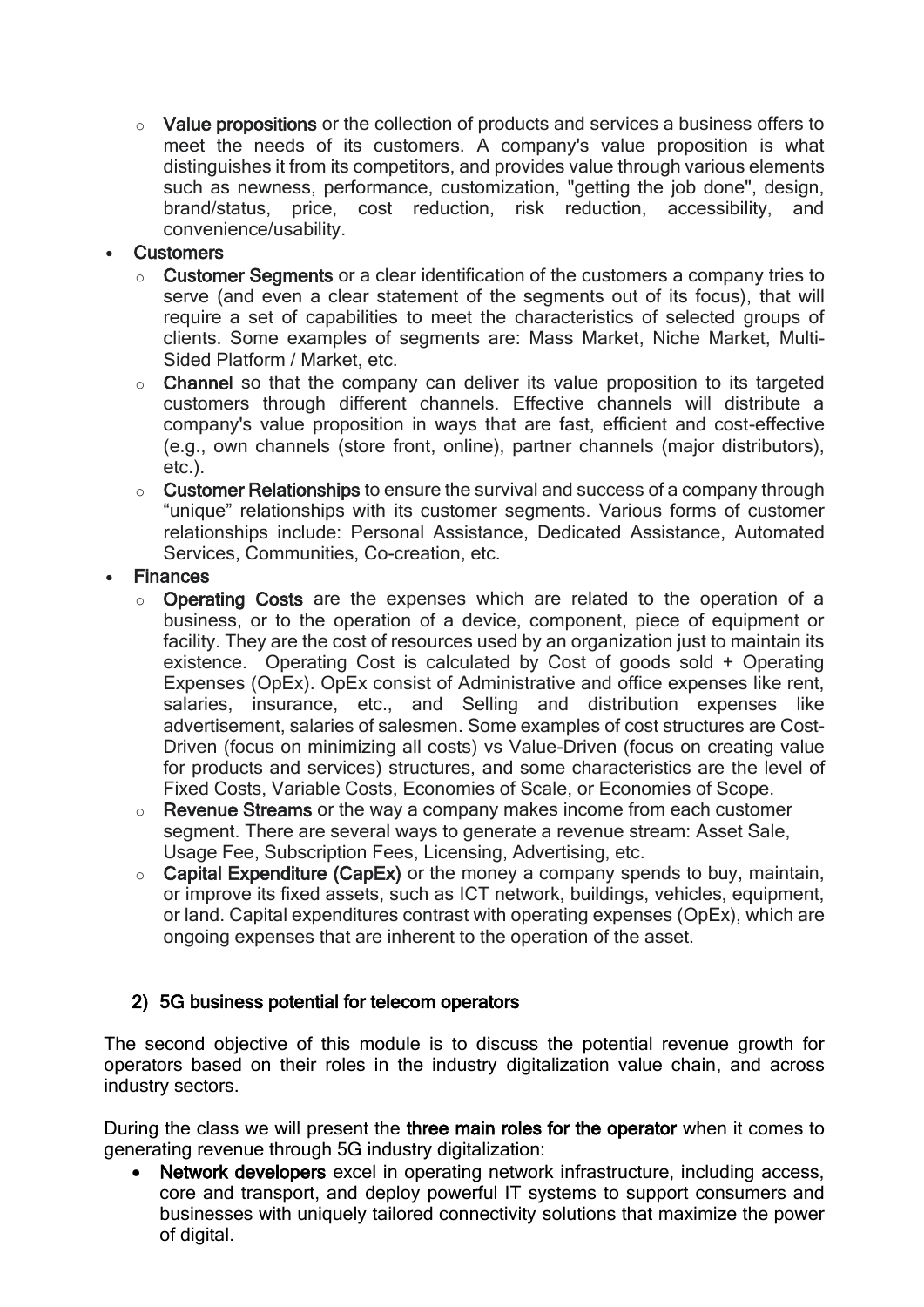- Service enablers, in addition to empowering connectivity, provide digital platforms on which third party businesses can easily configure and integrate valueenhancing digital capabilities into their business processes in highly automated ways.
- Service creators create new digital services, build innovative businesses and collaborate beyond telecoms to set up new digital value systems, in addition to providing digital platforms and infrastructure services.

While operators may still profit from focusing on one of the steps in the value chain, they could achieve much larger growth if they embrace every step. Using 5G to solve the key challenges in digitalization for industries (such as manufacturing and automotive for example), operators

can become more than network developers, addressing additional revenue streams by becoming service enablers or even service creators. Today, there's already a mix of operator positions in the value chain.

Based on Ericsson experience with dozens of operators, leading industries and experts across the globe, we will deep dive in ten sets or clusters of more 200 use cases across different industries where 5G is expected to play a major role.

Depending on their role in the 5G value chain, operators have the potential to address a revenue opportunity of USD 204–619 billion by 2026 across 10 different vertical industries, in addition to the forecast telecom service revenues of USD 1.7 trillion in 2026. This represents a business upside of up to +36%.

However, and although operators have the capabilities and technological advantage to offer such ICT services, they will need to adapt or reconfigure their organization's engagement, operation and production models to succeed from these B2B2X opportunities.

#### 3) Capturing and realizing the 5G business opportunity

The third objective of the module is to present some of the challenges that operators must overcome to realize the 5G business opportunity. During the sessions we will have the chance to go through nine clusters of 5G use cases:

- Connected vehicles
- Augmented reality
- Real time automation
- Hazard and maintenance sensing
- Enhanced video services
- Smart surveillance
- Cluster: Remote operations
- Cluster: Autonomous robots
- Cluster: Monitoring and tracking

and concrete deep dives: Connected cars, Connected venues, Smart grid, Condition based maintenance, Fleet management solutions, Connected urban transportation, Commercial drone solutions, Remote patient monitoring, etc.